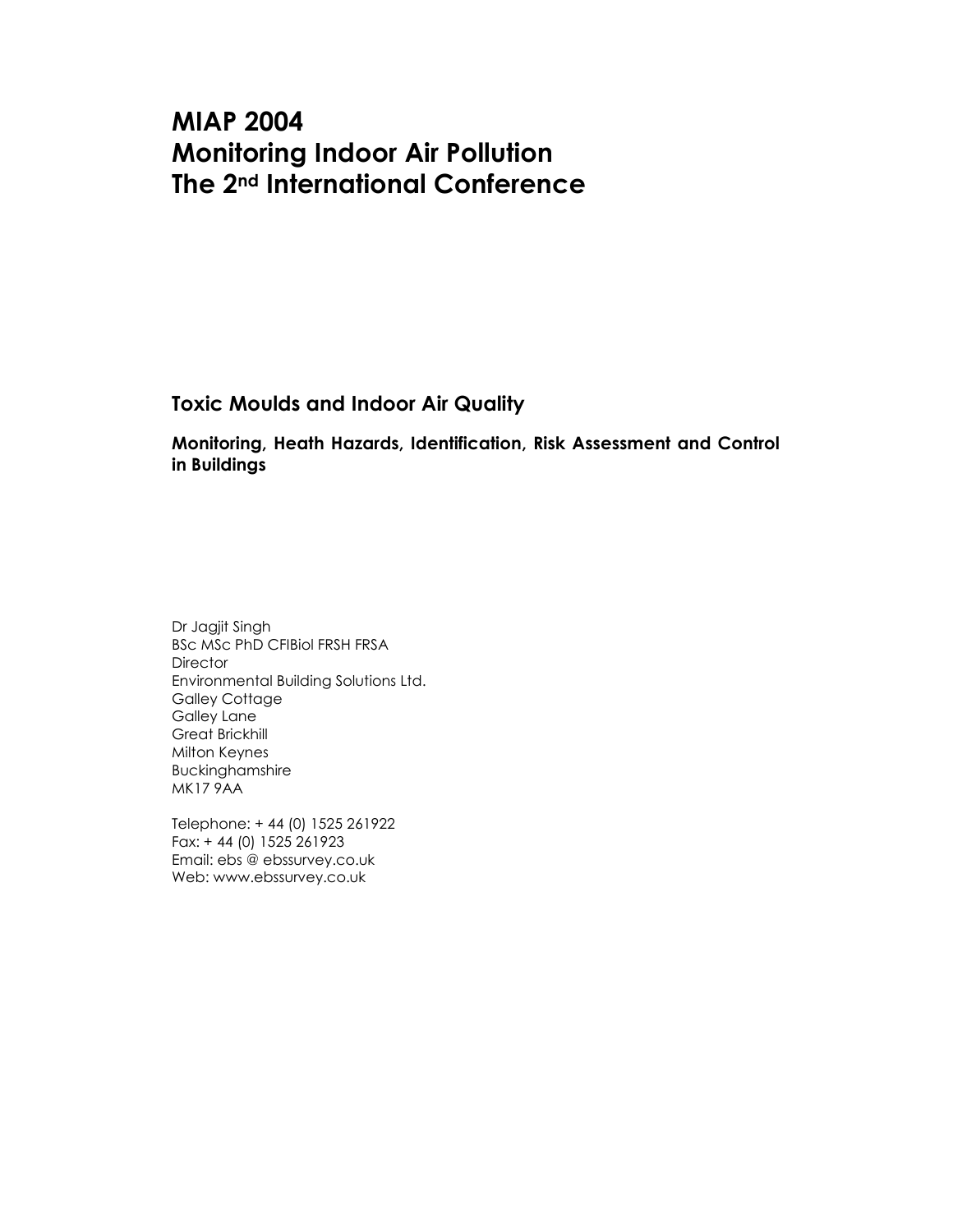# Summary

There are about 1.5 million fungi mostly live on decaying organic matter, in symbiotic relationship with lichens and mycorrhizal association and more than 1000 species have evolved to exploit the man-made spatial ecosystems of our built environment. In Britain and western Europe, on average we spend 80 - 90% of our time indoors and the indoor environment may influence the health comfort and productivity of occupants in buildings in the following ways.

- Sick Building Syndrome (SBS)
- Building related illnesses
- Allergy and environmental health problems (AEHP)
- Psychological and psychosomatic issues.

Many days of work are lost through absenteeism, lack of concentration, not feeling well at the workstation, a significant amount is caused by Sick Building Syndrome (SBS), Building related illnesses and Allergy and environmental health problems (AEHP, which can lead to low morale, inability to concentrate, eye strain and poor productivity.

Identification and risk management of moulds, indoor air quality problems and health hazardous in buildings is a complex issue; it required a multi-disciplinary integrated approach, which combines the skills of material scientists, environment monitoring and health specialists, occupational hygienists, toxicologists, engineers and architects.

The most common building health problems in domestic housing relates to dampness and condensation resulting in mould growth, house dust mite and a range of other fungal & insect pests, aggravating respiratory problems and allergies.

Stachybotrys chartarum and many fungi for example species of Aspergillus, Penicillium, Fusarium, Trichoderma and Memnoniella can produce potent mycotoxins. Mycotoxins are fungal metabolites that have been identified as toxic agents and for these reasons these fungi can be treated as toxic in the indoor environment. Mould growth in buildings may affect the health of occupants in many ways and may contribute to building related illnesses (BRI), Sick Building Syndrome (SBS) as well as allergy and other environmental health problems.

Extensive exposure to fungal contamination and the professional working in the renovation/cleaning/mould assessment may be at risk for developing organic dust toxic syndrome (ODTS), hypersensitivity Pneumonitis.

# Health Effects

Indoor fungi can cause a number of different types of illness, through the production of spores, mycotoxins and VOC emissions to the occupants, for example;

- Allergic reaction; rhinitis and asthma
- Hypersensitivity pneumonoitis
- Infection for example, aspergillosis, histoplasmosis, cryptococcus and coccidioidomycosis
- Sick building syndrome
- Irritation, from fungal VOCs
- Inflammation, from fungal cell wall
- Toxic reactions from mycotoxins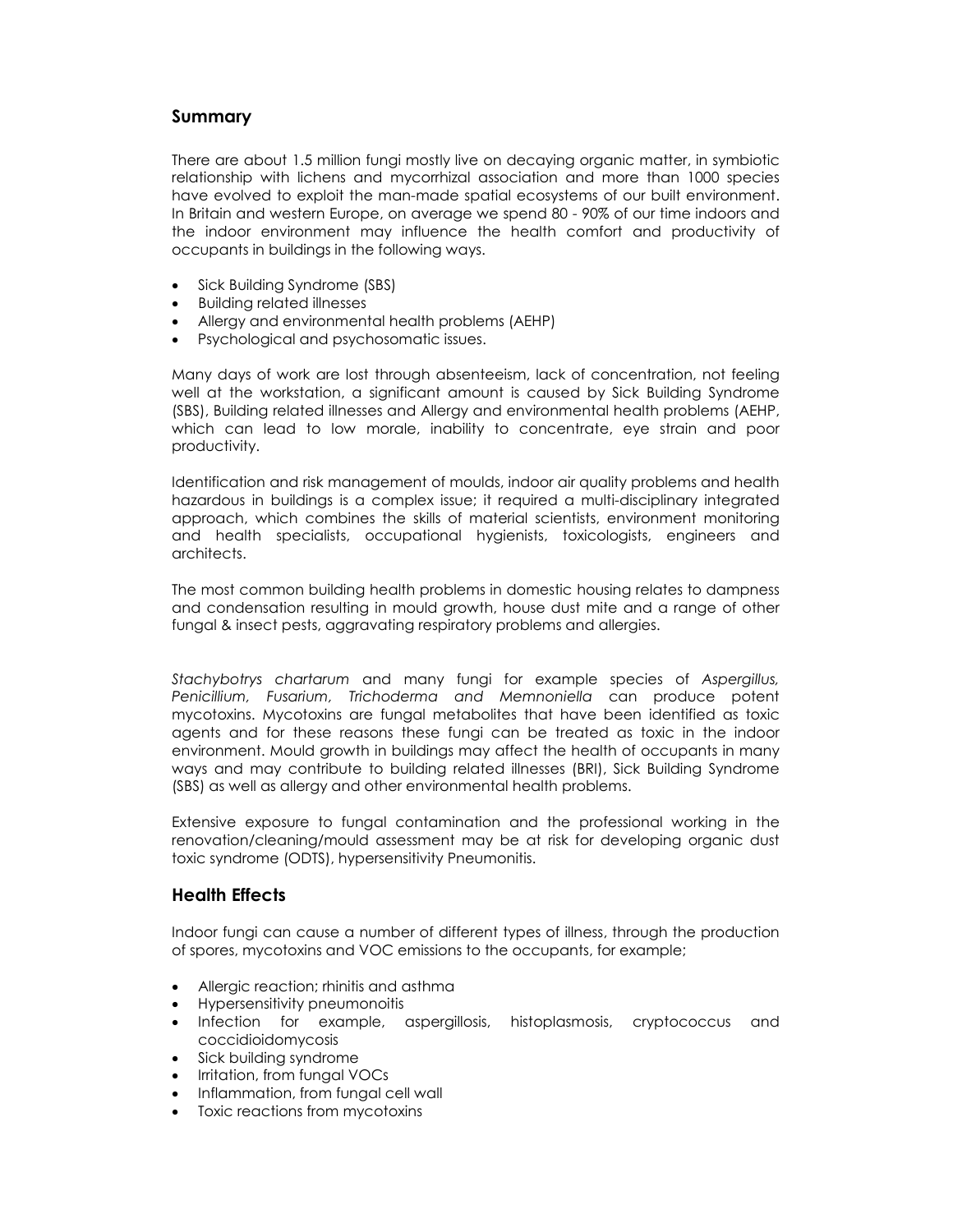- Immune disorder from immune suppressor mycotoxins
- Cancer from carcinogenic mycotoxins

Adverse health effects related to humid buildings appear mainly as respiratory symptoms, for example;

- Coughing,
- Wheezing,
- Inflammation in eyes and airways and
- Fatigue and Joint pain (As A general symptom)

 A list of symptoms related to humid buildings and the underlying pathology of those symptoms is likely to be inflammation. These were as follows;

- Mucosal irritation (eye, nose, airways)
- Skin (rash, itching, burning, sensation)
- Systematic (joint pains, fatigue, lethargy, headaches)
- Neurological (pain, loss of sensitivity)
- The diseases related to the humid buildings were;
- Atopic sensitisation (with or with out symptoms)
- Allergy (asthma, rhinitis)
- Increased risk of infection
- Toxic pneumonitis
- Allergic alveolitis

In the most common allergic conditions the biological particles for example moulds involved generally have spore diameter greater than 5µm. This includes spores of most commonly occurring moulds such as the followings;

- Alternaria alternata,
- Botrytis cinera,
- Cladosporium herbarum, C. macrocarpum,
- Drechslera spp. and
- Epicoccum purpurascens

In the indoor environment, where there is dampness and condensation, fungi manipulate the microclimates and ecological niches of our buildings and feed on a variety of substrates. Over the last century the management of mould problems in buildings has largely relied on a misunderstanding and misdiagnosis of the biology, ecology and physiology of the causal organisms.

## Allergy and Environmental Illnesses

Allergy at workplace environment is a growing concern to employers and it is a complex issue, which requires a multidisciplinary integrated approach. Exposure to indoor allergens is a risk factor for the development of allergic reactions and the incidence of the problem is increasing at an alarming rate. This reflects on the health, comfort and productivity of the occupants and also increases in the rate of sickness at work places. The fundamental understanding and close dialogue between employees & human resources; facilities managers & health & safety officers; architects, engineers and building health specialists is essential, in order to identify, evaluate, monitor and remedy allergic reactions in buildings. In this article we will be discussing allergic reactions in buildings, their signs & symptoms, types of allergies, indoor allergens & their management (3,4,5,6,8,9 & 10).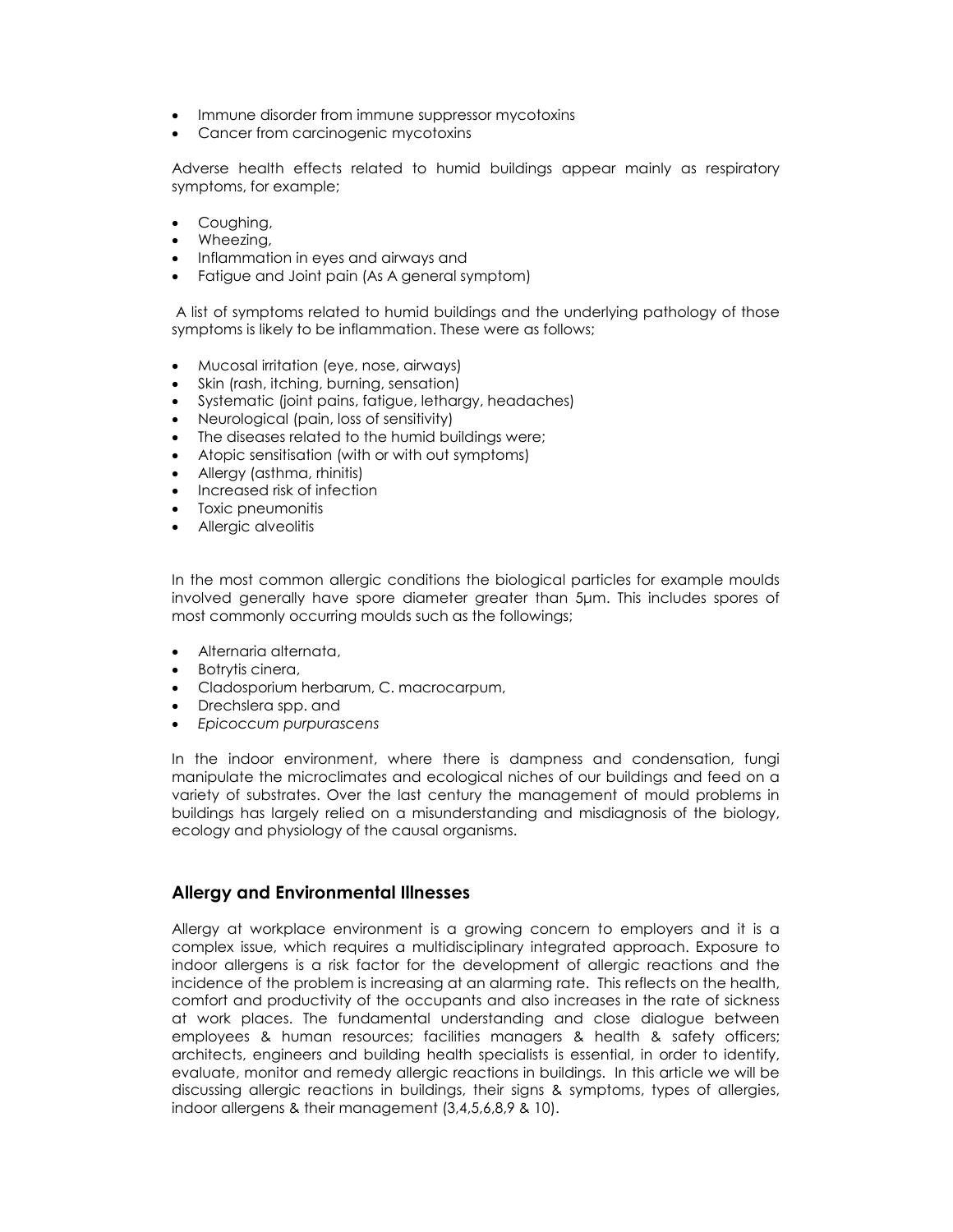A majority of the occupants in these buildings complain, and most frequent complaint is irritation of eyes, nose, and throat. Many different factors are known to be potential agents for the symptoms and no definitive causality has been identified yet.

### Allergy and Indoor Environment

#### Allergy & Damp-building syndrome

Buildings which suffer from dampness (Rising or penetrating dampness), moisture problems due to condensation, fire and flood damage can significantly higher the number of micro-organisms in the indoor environment. This creates problems for allergic patients. A prolonged residual moisture problem may also cause troubles for nonallergic people, who may develop several of the mucosal and general symptoms.

#### Indoor Allergens

There are more than 100,000 species of fungi. The genera and species that cause human disease involve a wide array of fungi. The most common fungi in both adult and pediatric populations in descending order of frequency were Alternaria, Helminthosporium, Cladosporium, Fusarium, Aspergillus, Phoma and Penicillium

Other moulds of allergenic importance include, for example, Botrytis, Rhizopus and Trichoderma. Fungi for example both moulds and yeast; moulds have hyphae and yeast's are unicellular fungi that reproduce by budding or fission. A clinically important yeast allergen is Candida, which forms pseudohyphae.

Fungi produces large numbers of spores and when these spores liberated from infected buildings to the indoor air, it can be regarded as organic dust. These spores can, like other types of dust, sediment on surfaces or it could be inhaled by occupants and deposited on the mucosal surface of the upper airways and in the eyes. Repeated exposure to large amount of fungal propagule risks the development of specific allergic reactions.

The house dust mites, moulds and, less commonly, amoebae that can colonise building structures, services & furnishing & finishes and can cause allergic and other diseases. House dust mites, fungi and yeast's are potent sensitizers, and they flourish in an environment of high relative humidity and low ventilation. Fragments of these organisms or their decayed material or their metabolites, becoming airborne, can be inhaled and cause allergic disease.

## Common Examples of Allergic Readings

The Common Cold The common cold is due to infection by rhinoviruses. (close personal contact and nasal mucus on hands), and spread is facilitated by overcrowding and poor ventilation. On average, individuals suffer 2-3 colds per year but the incidence lessens with age, presumably as a result of accumulating immunity to the causative virus strains. The incubation is from 12 h to an upper limit of 5 days. The symptoms are tiredness, slight pyrexia, malaise and a sore nose and pyrexia, malaise.

**Sinusitis** Sinusitis is an infection of upper respiratory tract e.g. allergic rhinitis. Acute infections are usually caused by Streptococcus pneumoniae and Haemophilus influenzae. Symptoms include frontal headache and facial pain and tenderness, usually with nasal discharge, but are often difficult to differentiate from symptoms of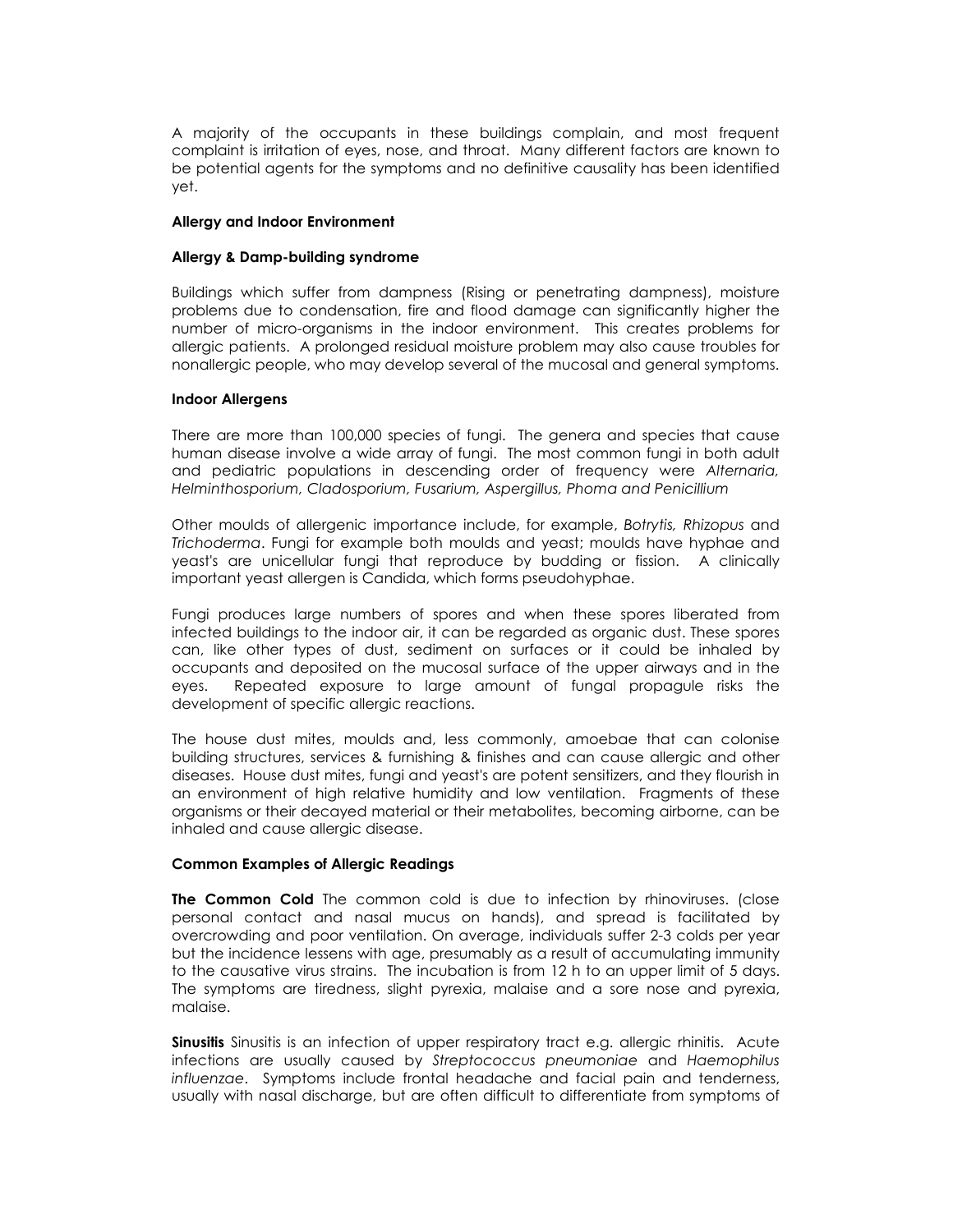the common cold. Chronic sinusitis can be a cause of headache, but often these headaches are due to tension.

**Rhinitis** Rhinitis (sneezing attacks, nasal discharge or blockage) maybe seasonal (Hay Fever or Allergic Rhinitis) or throughout the year (Perennial Rhinitis).

Seasonal rhinitis (Hay fever or Allergic Rhinitis), is the most common of all allergic diseases. Nasal irritation, sneezing are the most common symptoms but many also suffer from itching of the eyes. Symptoms are due to allergy to pollens and Cladosporium herbarum.

**Perennial Allergic Rhinitis** This is most commonly associated with allergens come house dust mite, domestic pets and industrial dust, vapours and fumes. The latter are more likely to cause occupationally related perennial rhinitis than asthma. The housedust mite itself is <0.5 mm in size, invisible to the naked eye and is found in dust throughout the house, particularly in older, damp dwellings. They depend for nourishment upon desquamated human skin scales and are found in abundance (4000 mites per gram of surface dust) in human bedding. Allergens from the faecal particles of the house-dust mite are the most important extrinsic cause of asthma world-wide.

# Environmental Monitoring for Volatiles

Fungal volatiles affect health of the occupants by causing, for example, nasal irritation and feelings of stuffiness. Moulds can produce a variety of volatile substances, including, alcohols and ketones such as 3-methylbutanol, octen-3-one, octan-3-one, octain-3-ol, 2-octen-1-ol, 1-octen-3-01 and 1,10-dimethyl-trans-9-decalol (geosmin).

Other compound such as 2-methyl isoborneol and 2-methoxy-3-isopropylpyrazine, which may contribute to "musty", "mouldy" or "earthy" odours associated with mould growth in damp buildings. The principal volatile of moulds is ethanol in damp buildings.

# Environmental Monitoring for Mycotoxins

Mould spores contain a variety of biologically active molecules called mycotoxins other than allergens. There is adequate evidence that inhalation of fungi, particularly those that produce mycotoxins – results in immunological disregulation, with potential neurological effects i.e. interference with pulmonary macrophage function. It is also possible that straightforward mycotoxicosis from inhalation exposure occurs under some circumstances (15 to 18).

# Environmental Exposure and Assessment of Spores

The spores not just the vegetative mycelium, of many toxigenic moulds have been demonstrated to contain mixtures of the toxins, which are known to be produced by the species. For example, the conidia of number of moulds contains toxins, these include, Fusarium graminearum (DON), F. sporotrichioides (T-2), F. moniliforme (fumonisin), Stachybotrys chartarum (atra) (satratoxins), Penicillium expansum (citrinin), P, chrysogenum (roquefortine C), P. brevicompactum (mycophenolic acid), Aspergillus versicolor (sterigmatocystin), A flavus, A. parasiticus (aflotoxins) (15 to 18).

Exposures to the spores of Stachybotrys chartarum (atra) from handling contaminated hay and a wide variety of symptoms associated with such exposures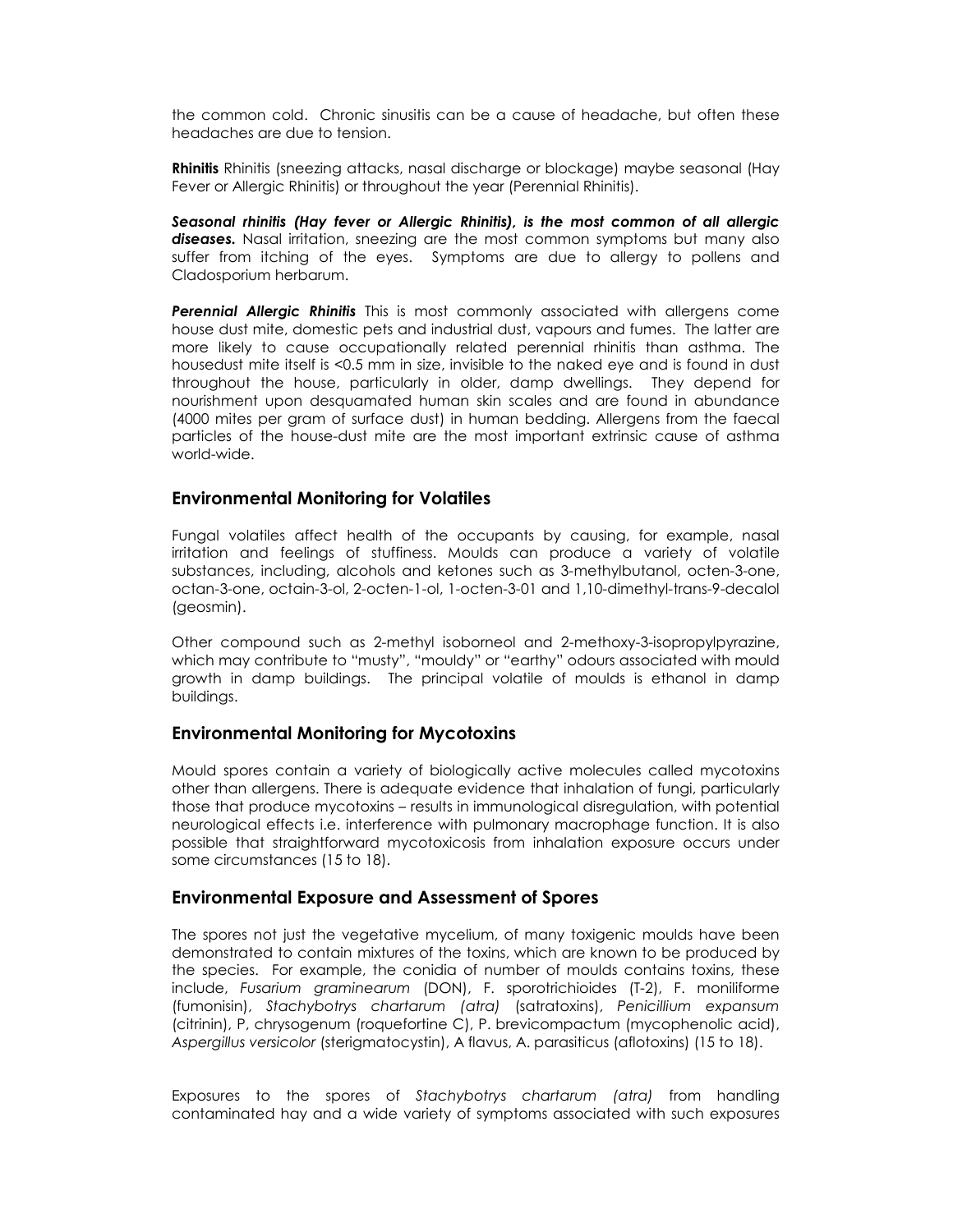have been reported, including respiratory tract bleeding. Occupants of an office building and other cases of building related exposure to S. chartarum (atra) and its toxins contaminated by the organism have been reported to cause respiratory and other symptoms (15 to 18).

Fungal spores contain biologically-active B-1,3-glucan as a component in walls of spores and hyphae. A variety of substances in fungal spores, including mycotoxins and B-1,3-glucan, can then interfere with normal functioning of macrophage cells. Both inactivation and stimulation of pulmonary alveolar macrophage cells would have important physiological consequences, as macrophages are primarily responsible for the clearance of insoluble particles. The response of pulmonary alveolar macrophages and the immune system to B-1,3-glucan is only partially understood, but it appears that exposure causes inflammation reactions in lymphocytes affecting lymphocyte mitogenicity, affects IL-1 secretion (via T-calls) and stimulates bacterial and tumour defence. The glucan decreases the number of pulmonary alveolar macrophages and also phagocytosis (15 to 18).

Inhalation exposure to very high concentrations of fungal spores leading to hypersensitivity pneumonitis, lower levels of exposure to conidia also have consequences, for atopic and non-atopic individuals. In addition to allergic effects that they may have on atopics, such exposures apparently produce a variety of nonallergic effects on lung function, particularly interference with pulmonary alveolar macrophage cells. A variety of undesirable effects occur if sufficient numbers of these cells are damaged a variety of biochemical changes occur. Unusual exposure to fungal spores, alone and in combination with biotic and abiotic factors can be expected to promote viral and bacterial disease and decrease general well being.

A range of instrumentation is available for monitoring physical, biological and chemical pollutants in the buildings. For example, biological risk assessment of moulds, bacteria and house dust mites in the indoor environment is carried out by a range of instrumentation. The choice of sampler requires careful consideration of the purposes of the investigation, the information required, the characteristics of the biological pollutants in the environment being studied and the sampling and trapping efficiencies of the available samplers. Other methods include sampling airborne allergens, airborne mycotoxins, sampling volatile metabolites and endotoxins.

Outbreaks of allergic diseases such as allergic rhinitis, asthma, and hypersensitivity pneumonitis may also be an indication for microbial contaminants. Identifying a single causative agent is virtually impossible because many of these factors are highly interrelated with one another. For example, newer buildings are more likely to be closed, mechanically ventilated structures with high levels of centrally controlled fluorescent lighting and modern furnishing that may emit moderate levels of VOCs.

Similarly sampling methods for Man-made mineral fibres, natural dusts and particulates, Gases, vapours and fumes are available.

It is important to establish from health and safety point the following

- Maximum exposure limits
- Occupational exposure standards
- Compliance with regulatory standards

# Management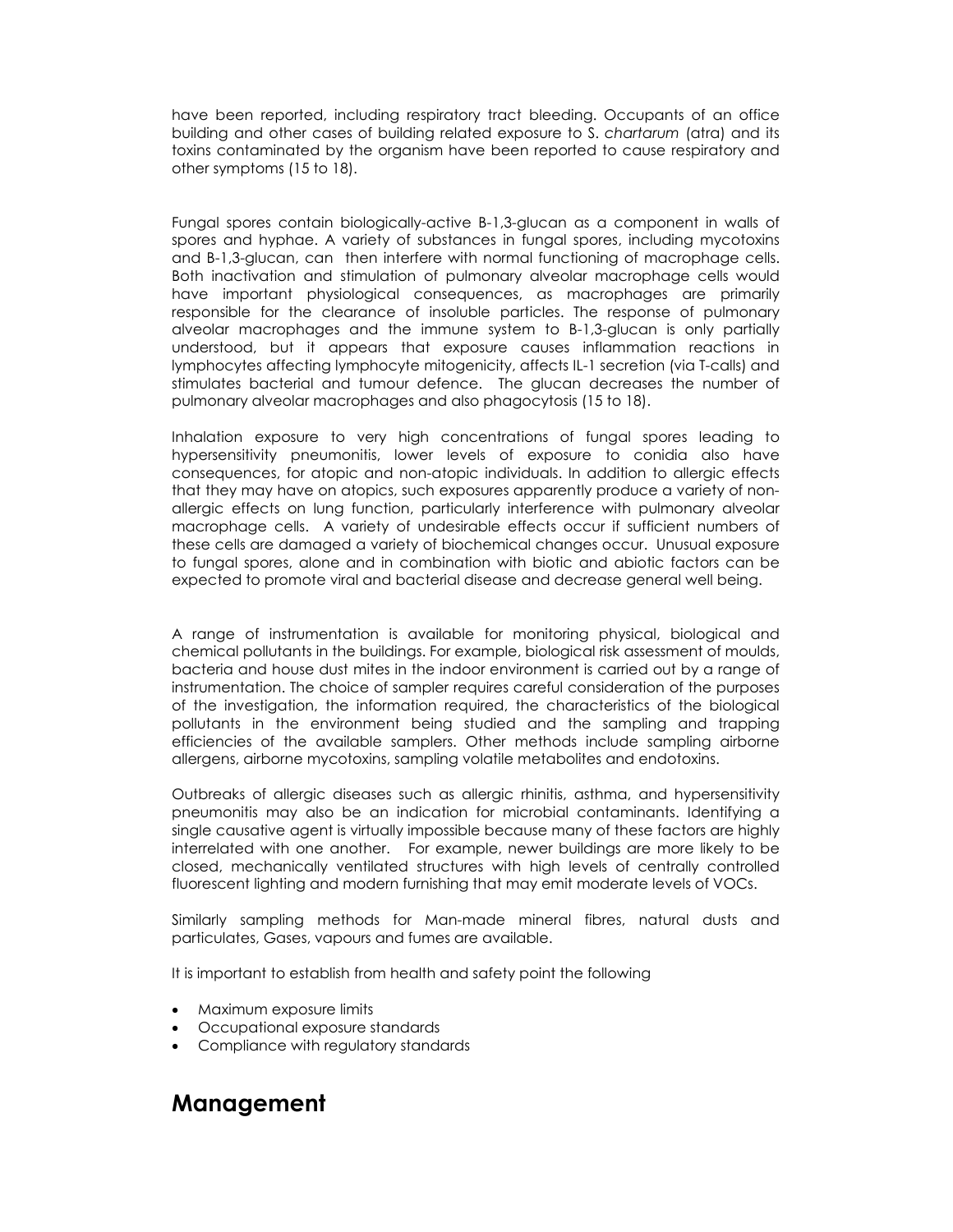#### Allergen Avoidance

Removal of a household pet or total enclosure of industrial processes releasing sensitizing agents can lead to cure of rhinitis and, indeed, asthma. The house-dust mite infests most areas of the house, and is not confined to the bedroom. Mite counts are extremely low, where carpets are absent, floors are cleaned frequently and mattresses and pillows are covered in plastic sheeting that can be wiped down. Similar conditions may be reproduced if mite counts are to be reduced. Where there is risk of exposure to a known material with a record for causing allergy, the management of that material can be achieved by the principles of substitution, containment, local exhaust ventilation and finally personal protection.

#### Environmental Control of Allergens

Environmental control of allergens consists of three possible treatment methods that can be used singly or in combination: avoidance, pharmacotherapy, and immunotherapy. For example, elimination of allergen reservoirs, control of humidity, exposure to heat or cold and air filtration. Air filtration and vacuum cleaning have long been recommended for control of dust mites, their efficacy has been variable. If filtration is to be recommenced, high-efficiency particulate air (HEPA) filters are probably most effective.

# Further Reading

Flanningan, B., 1992. Indoor microbiological pollutants – sources, species, characterisation an evaluation. In chemical, microbiological, health and comfort aspects of indoor air quality – State of the art in SBS (eds. Knoppel, H & Wolkoff, P.), Kluwer, Dordrecht, pp. 73-98.

Gravesen, S, Frisvad,J C and Samson, R A, (1994), Microfungi, Munksaard, Holland.

Miller, J. D., 1992. Fungi as contaminants in indoor air. Atmospheric environment, 26: 2163-2172.

Morris Greenberg, (1990) Allergy 'in Buildings and health, The Rosehaugh Guide' Ed by Curwell S, March C, and Veneables, R, RIBA, London.

Robinson W H: Urban Entomology, Insect and Mite Pests in the Human Environment, Chapman & Hall 1996

Rylander, R. & Goto, H., 1991. First glucan lung toxicity workshop. Report 4/91. Committee on organic dusts, ICOH, Sweden, 20 pp.

Sick Building Syndrome, Biological Aerosols and System Control of Indoor Air Quality, published by CIAR, Maryland.

Singh, J. & Walker, B. (1996) Allergy problems in buildings. Mark Allen Publishing Ltd ISBN1-85642-082-5

Singh. J (1996) Health, comfort and productivity in the indoor environment. In Indoor +Built Environment, 5 1 96 Jan – Feb 1996. pp. 22-34. Karger Publications.

Singh, J (1994) Building Mycology Management of Health and Decay in buildings. E & FN Spon. London. ISBN 0-419-19020-1.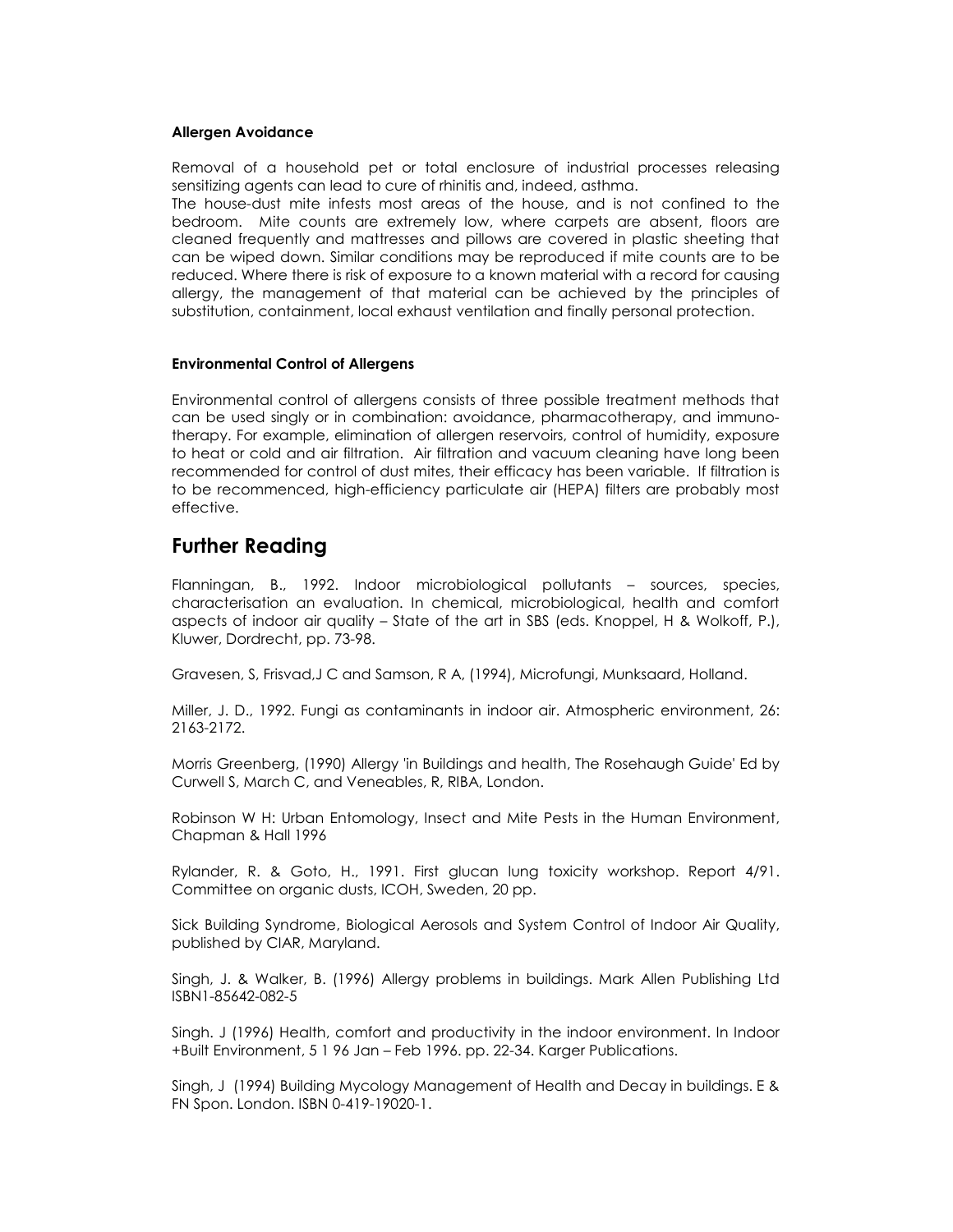Singh, J. (1994) Indoor air quality in building. Office Health & Safety Briefing. Crona. Singh, J. & Walker, B. (1996) Allergy problems in buildings. Mark Allen Publishing Ltd ISBN1-85642-082-5

Molhave, L. (1996) Indoor air quality in relation to sensory irritation due to volatile organic compounds. ASHRAE Tran. 92(1) Paper 2954.

World Health Organisation (WHO). (1984). Indoor Air Quality Research. Euro-Reports and Studies No. 103; WHO-regional office for Europe, Copenhagen, Denmark.

#### References:

- 1. World Health Organisation (WHO). (1984). Indoor Air Quality Research. Euro-Reports and Studies No. 103; WHO-regional office for Europe, Copenhagen, Denmark.
- 2. Molhave, L. (1996) Indoor air quality in relation to sensory irritation due to volatile organic compounds. ASHRAE Tran. 92(1) Paper 2954. Dr Jagjit Singh (1996)
- 3. Health, Comfort and Productivity in indoor environment, in Indoor and Built Environment 5.1.96; Jan-Feb 1996. pp 22-34. Karger Publications
- 4. Singh J & Walker B (1996) Allergy problems in Buildings, Quay Publishing ISBN 1- 85642-082-5
- 5. Minimising pollution at air intakes CIBSE Tech. Memo TM21:1999
- 6. The Sick Building Syndrome 1998, Symptoms, Risk Factors and Practical Design Guidance, BSRIA TECH.NOTE 4/88
- 7. Indoor Environment 1990, Health aspects of air quality, thermal environment, light & noise, WHO.
- 8. Occupational exposure limits 1997, Guidance notes EH 40/97, London Health & Safety Executive 1997.
- 9. 1995 How to deal with Sick Building Syndrome Guidance for employers, Building owners and Building managers HS(G)132. ISBN 0-7176-0861-1
- 10. Singh J. Building Mycology, Management of Health and Decay in buildings, London E&FN SPON 1994. ISBN 0-419-19020-1
- 11. Singh J. Indoor air quality in buildings. Office Health & Safety Briefing. Crona, 1994
- 12. Singh J and Barry K 2003 Environmental monitoring of our cultural heritage, edited by Dr Jagjit Singh and Dr Barry Knight, Published by Environmental Building Solutions Ltd, 2003, ISBN 0-9546505-0-6
- 13. Singh, J., 'Impact of Indoor Air Pollution on Health, Comfort and Productivity of the Occupants', Aerobiologia, Vol 12, 1996, pp. 121–27.